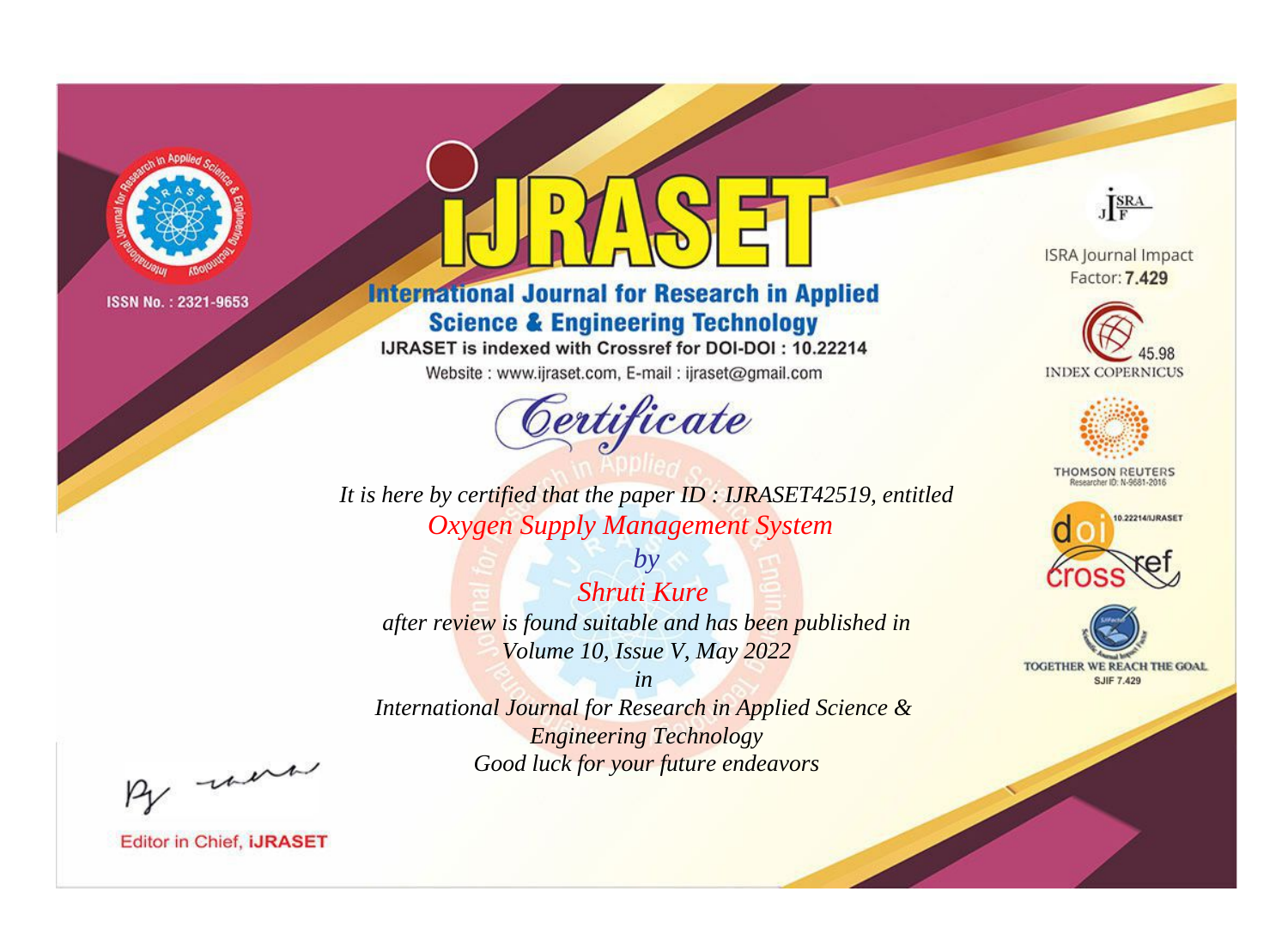

# **International Journal for Research in Applied Science & Engineering Technology**

IJRASET is indexed with Crossref for DOI-DOI: 10.22214

Website: www.ijraset.com, E-mail: ijraset@gmail.com



**ISRA Journal Impact** Factor: 7.429

JERA





**THOMSON REUTERS** 



TOGETHER WE REACH THE GOAL **SJIF 7.429** 

*It is here by certified that the paper ID : IJRASET42519, entitled Oxygen Supply Management System*

*by Sneha Panicker after review is found suitable and has been published in Volume 10, Issue V, May 2022*

*in* 

*International Journal for Research in Applied Science & Engineering Technology Good luck for your future endeavors*

By morn

**Editor in Chief, IJRASET**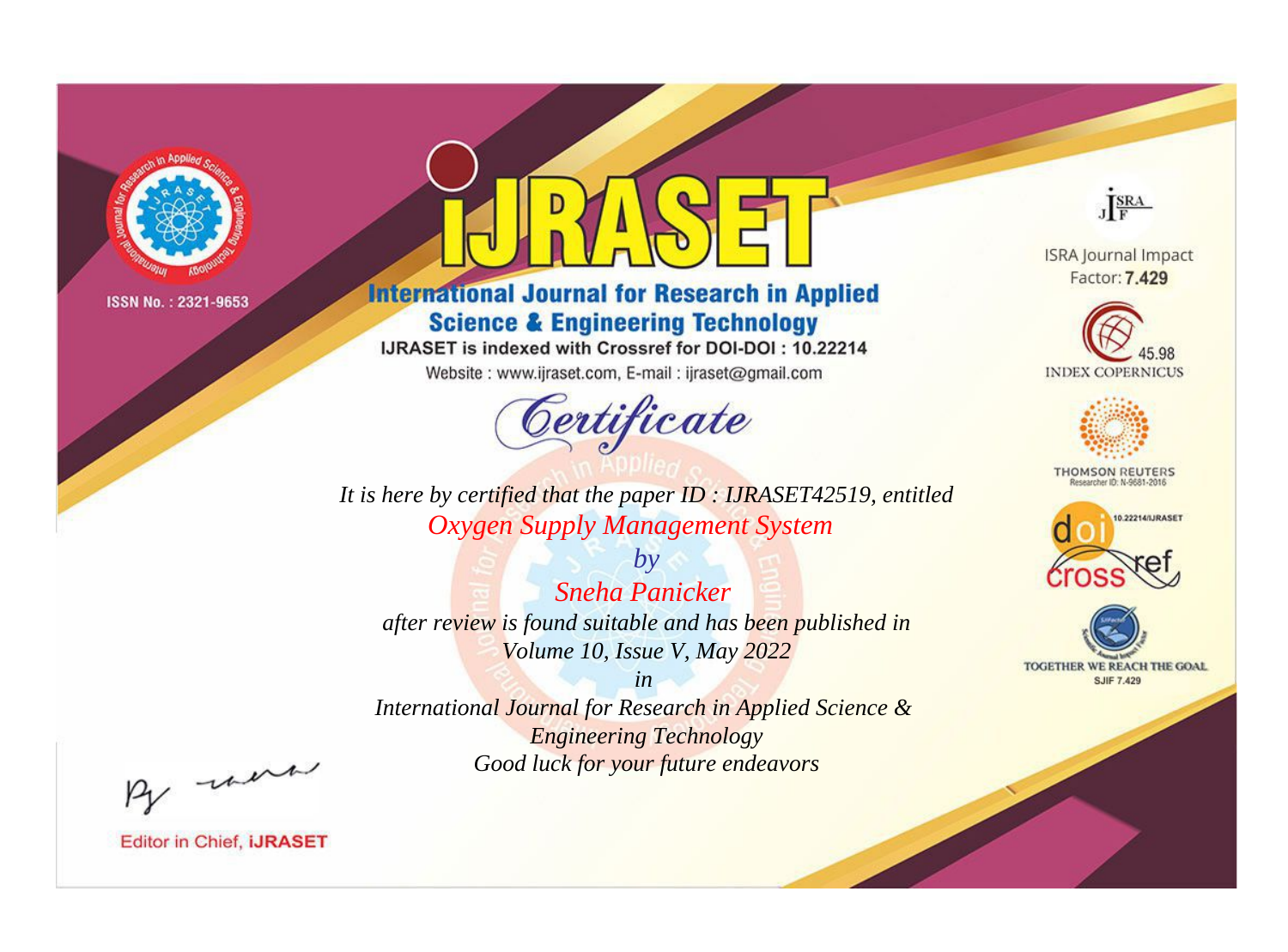

# **International Journal for Research in Applied Science & Engineering Technology**

IJRASET is indexed with Crossref for DOI-DOI: 10.22214

Website: www.ijraset.com, E-mail: ijraset@gmail.com



**ISRA Journal Impact** Factor: 7.429

JERA





**THOMSON REUTERS** 



TOGETHER WE REACH THE GOAL **SJIF 7.429** 

*It is here by certified that the paper ID : IJRASET42519, entitled Oxygen Supply Management System*

*by Siddhi Panchal after review is found suitable and has been published in Volume 10, Issue V, May 2022*

*in* 

*International Journal for Research in Applied Science & Engineering Technology Good luck for your future endeavors*

By morn

**Editor in Chief, IJRASET**